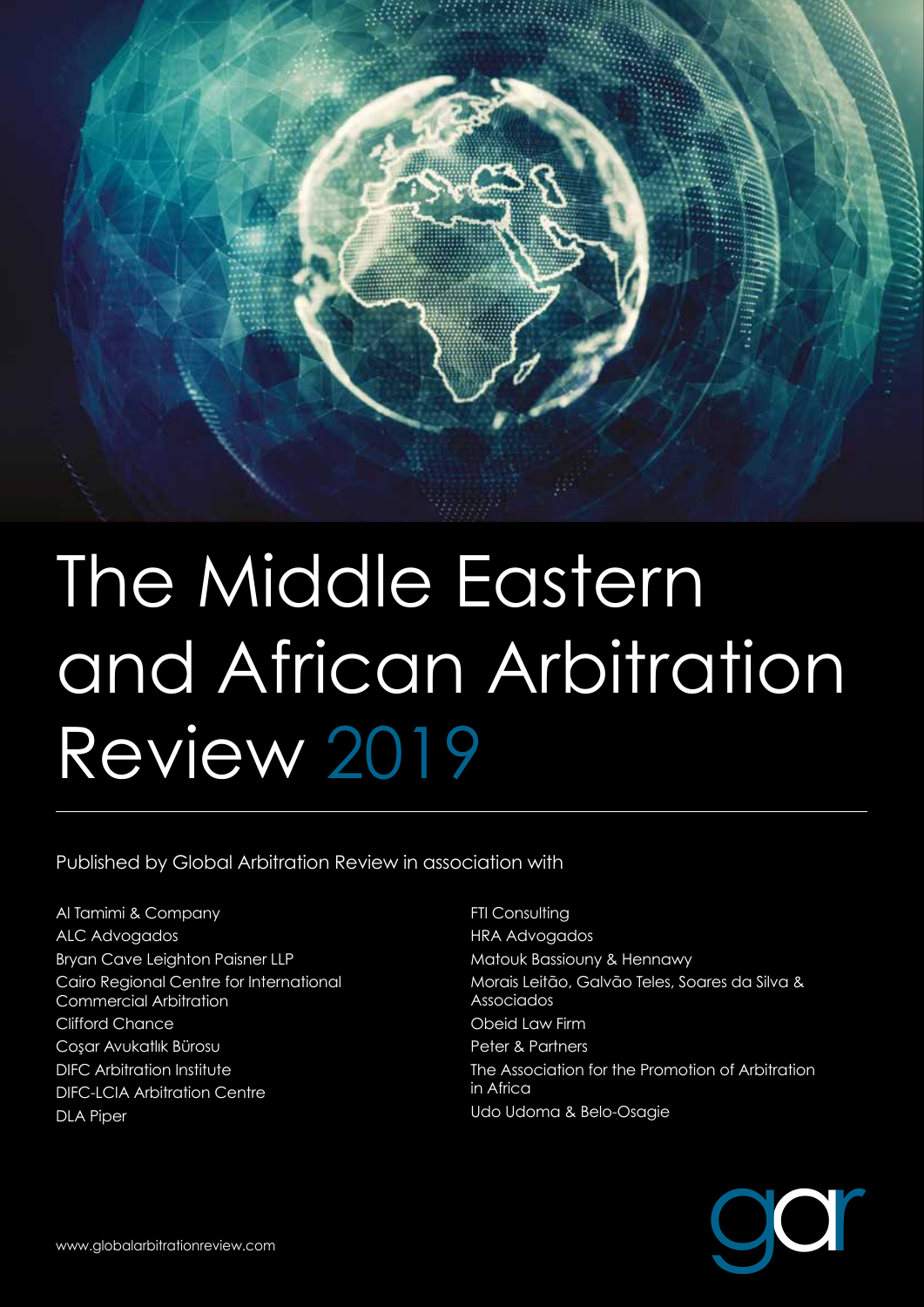A Global Arbitration Review Special Report

Reproduced with permission from Law Business Research Ltd This article was first published in April 2019 For further information please contact Natalie.Clarke@lbresearch.com

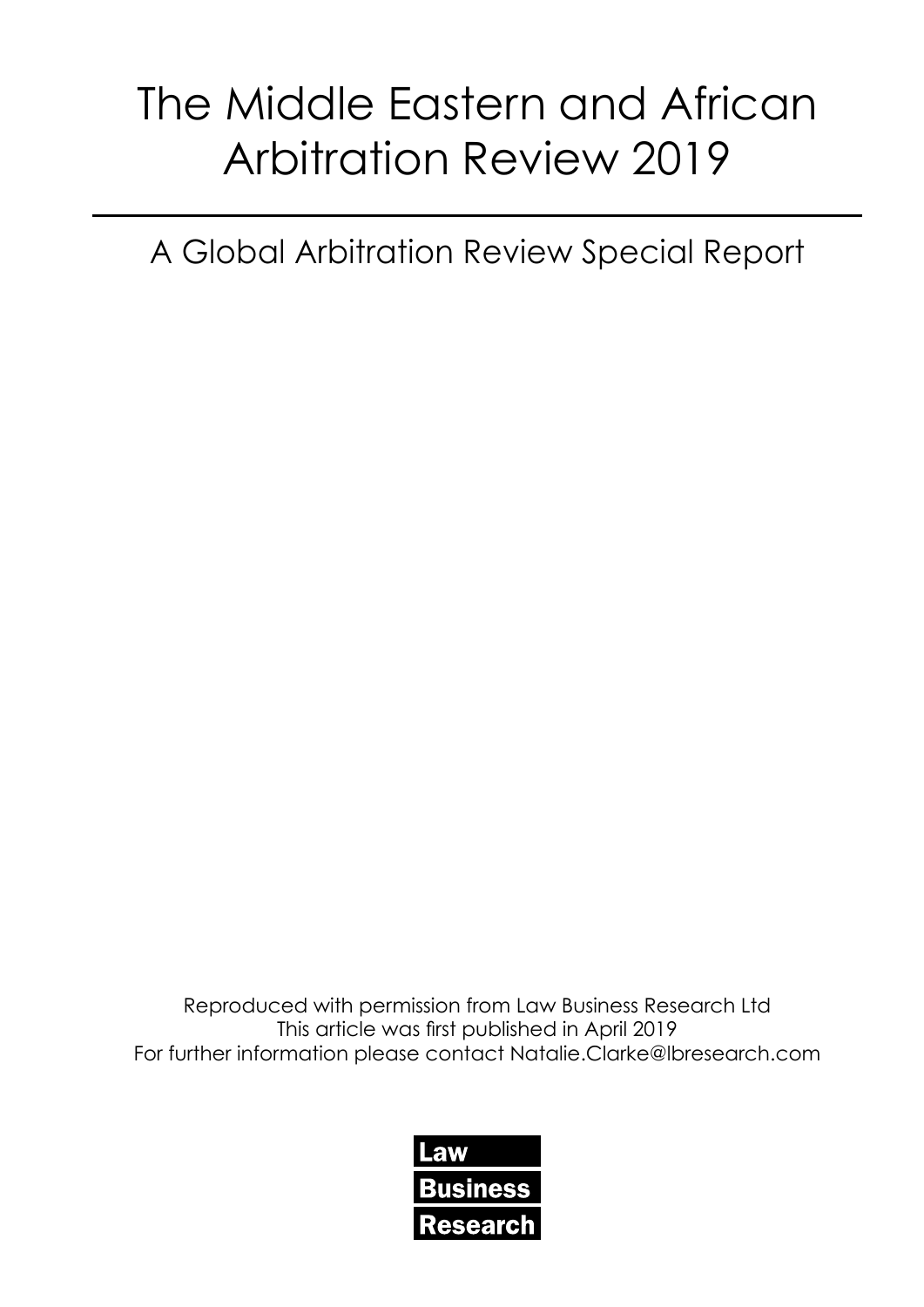**Account manager** Sophia Durham

**Head of production** Adam Myers **Editorial coordinator** Hannah Higgins **Deputy head of production** Simon Busby **Production editor Harry Turner Chief subeditor** Jonathan Allen **Subeditor** Janina Godowska

**Publisher** David Samuels

**Cover image credit** iStock.com/blackdovfx

#### **Subscription details**

To subscribe please contact: Global Arbitration Review 87 Lancaster Road London, W11 1QQ United Kingdom Tel: +44 20 3780 4134 Fax: +44 20 7229 6910 subscriptions@globalarbitrationreview.com

No photocopying. CLA and other agency licensing systems do not apply. For an authorised copy, contact nadine.radcliffe@globalarbitrationreview.com.

The information provided in this publication is general and may not apply in a specific situation. Legal advice should always be sought before taking any legal action based on the information provided. This information is not intended to create, nor does receipt of it constitute, a lawyer–client relationship. The publishers and authors accept no responsibility for any acts or omissions contained herein. Although the information provided is accurate as of April 2019, be advised that this is a developing area.

ISBN: 978-1-83862-214-5

© 2019 Law Business Research Limited

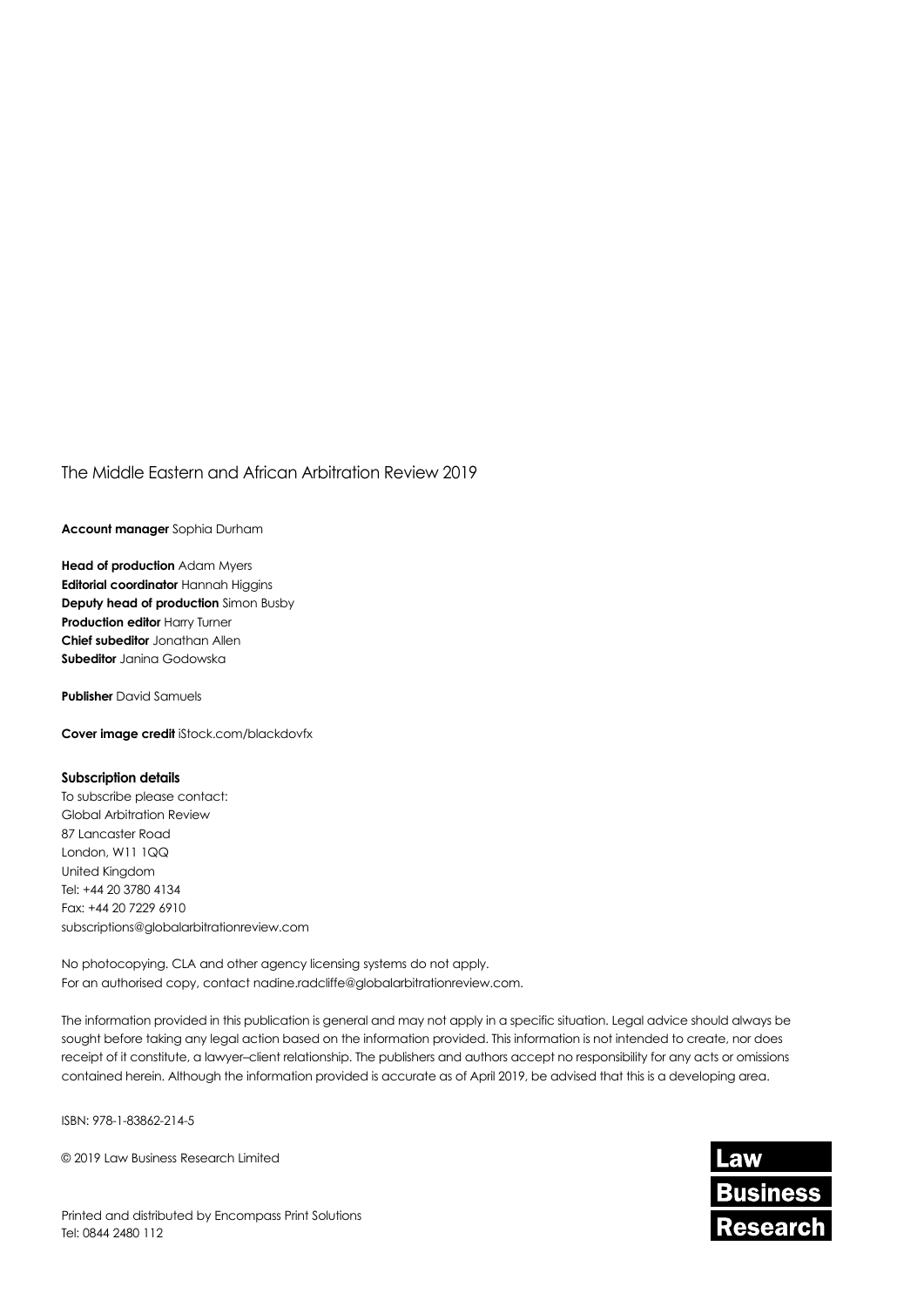## A Global Arbitration Review Special Report

### Published in association with:

Al Tamimi & Company

ALC Advogados

Bryan Cave Leighton Paisner LLP

Cairo Regional Centre for International Commercial Arbitration

Clifford Chance

Coşar Avukatlık Bürosu

DIFC Arbitration Institute

DIFC-LCIA Arbitration Centre

DLA Piper

FTI Consulting

HRA Advogados

Matouk Bassiouny & Hennawy

Morais Leitão, Galvão Teles, Soares da Silva & Associados

Obeid Law Firm

Peter & Partners

The Association for the Promotion of Arbitration in Africa

Udo Udoma & Belo-Osagie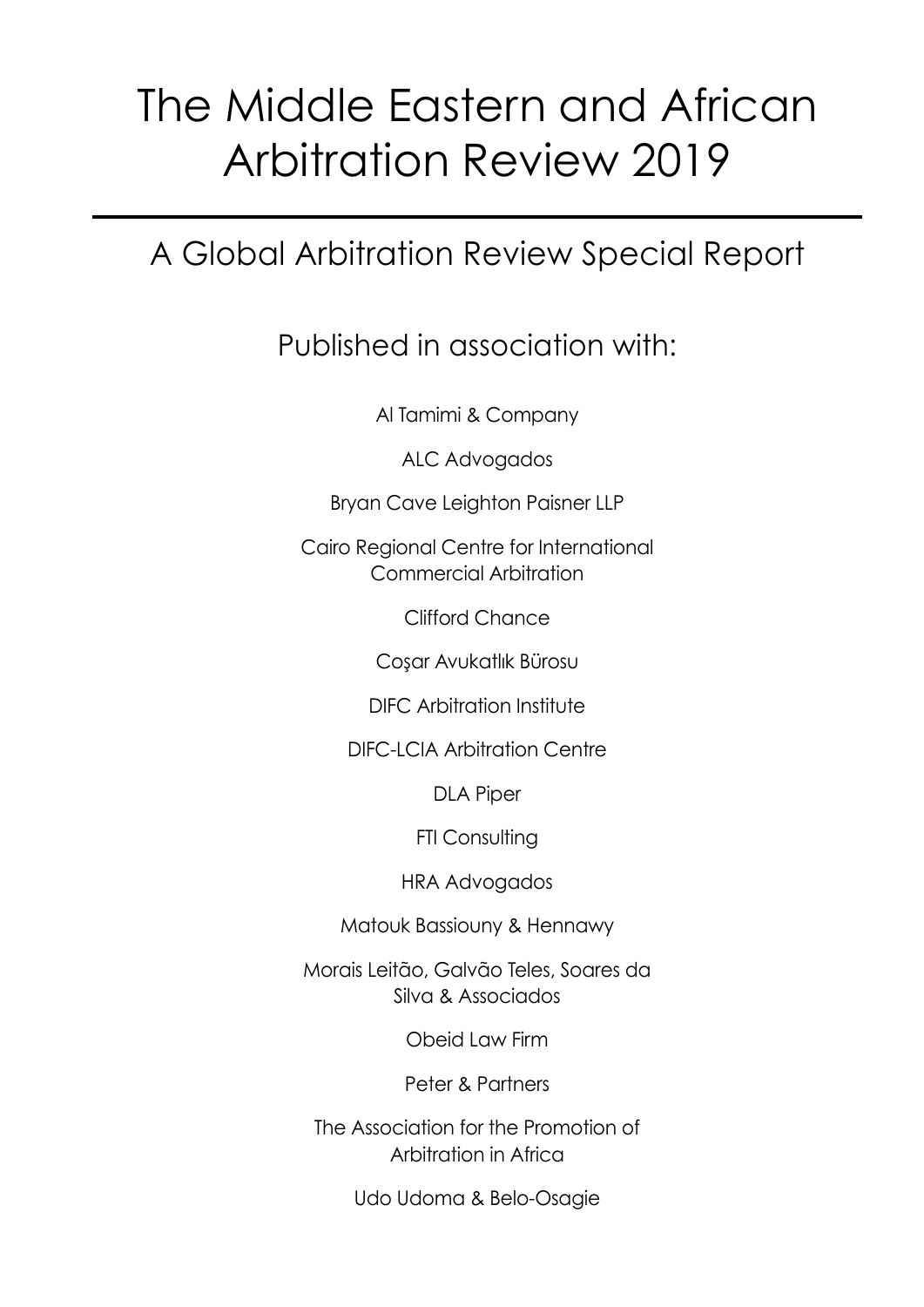Preface .....................................................................vi

#### **Overviews**

CRCICA Overview..................................................1 **Ismail Selim and Dalia Hussein** Cairo Regional Centre for International Commercial Arbitration

DIFC-LCIA Arbitration Overview ...........................6 **Alec Emmerson, Robert Stephen, Matthew Harley and Katy Hacking**

Energy Arbitrations in the Middle East...............10 **Thomas R Snider, Jane Rahman and Khushboo Shahdadpuri** Al Tamimi & Company

Expert Evidence....................................................18 **Daniel Greineder** Peter & Partners

For Beta or Worse: The Small Number that can make a Big Difference to Valuation and Damages Assessments ........................................24 **Steve Harris, James Church-Morley, Ting Ting Liew and Quan Wei Koa FTI Consulting** 

Mining Arbitrations in Africa ................................30 **Audley Sheppard QC and Louis-Alexis Bret** Clifford Chance

Recent Developments in OHADA Arbitration..............................................................37 **Gaston Kenfack Douajni** The Association for the Promotion of Arbitration in Africa

Recent Trends in Investment Arbitration in Africa..................................................................41 **Théobald Naud, Ben Sanderson and Andrea Lapunzina Veronelli** DLA Piper

#### **Country chapters**

| Filipe Vaz Pinto, Ricardo do Nascimento Ferreira and |
|------------------------------------------------------|
| <b>Renata Valenti</b>                                |
| Morais Leitão, Galvão Teles, Soares da Silva &       |
| Associados and ALC Advogados                         |
|                                                      |
| Amr Abbas and John Matouk                            |
| Matouk Bassiouny & Hennawy                           |
|                                                      |
| Nayla Comair-Obeid                                   |
| Obeid Law Firm                                       |
|                                                      |
| Filipe Vaz Pinto, Joana Galvão Teles and             |
| <b>Paula Duarte Rocha</b>                            |
| Morais Leitão, Galvão Teles, Soares da Silva &       |
| Associados and HRA Advogados                         |
|                                                      |
| <b>Uzoma Azikiwe and Festus Onyia</b>                |
| Udo Udoma & Belo-Osagie                              |
|                                                      |
| Utku Coşar, Ipek Sumbas Çorakçı and Hakan Yakışık    |
| Coşar Avukatlık Bürosu                               |
| United Arab Emirates<br>91                           |
| <b>Charles Lilley and Anna Gee</b>                   |
| Bryan Cave Leighton Paisner LLP                      |
|                                                      |
|                                                      |
|                                                      |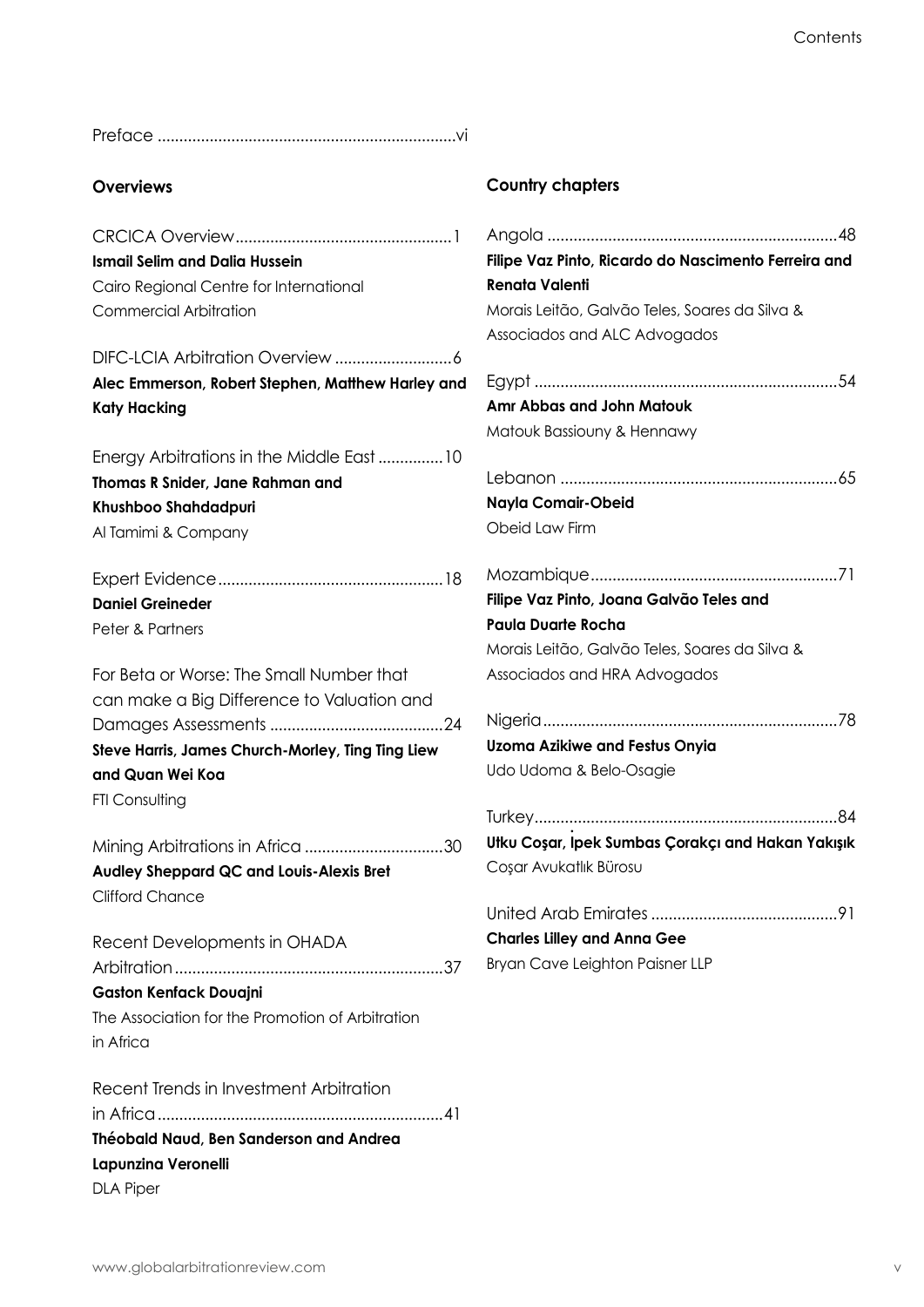*Global Arbitration Review* is the leading resource on international arbitration news and community intelligence, read by leading lawyers, academics, economic consultants, arbitration centres and in-house counsel. We deliver on-point daily news, surveys and features, which give our subscribers the most readable explanation of all the cross-border developments that matter. In the past year, we have published exclusive interviews with judges around the world, unearthed nuggets from court hearings and released several original surveys.

Complementing our news service and GAR Live events, we also work with leading practitioners to provide the front-line view on important topics in international dispute resolution. *The Middle Eastern and African Arbitration Review 2019* provides exclusive thought leadership, direct from pre-eminent practitioners. Across 15 chapters spanning 95 pages, the review gathers the expertise of over 30 different leading figures from 16 different firms. Contributors are vetted for international standing and knowledge of complex issues before being approached.

In this edition, our experts consider energy arbitrations in the Middle East and mining arbitrations in Africa, and provide guidance on dealing with expert evidence. Additionally, a chapter on the discounted cash flow approach sheds light on the assessment of damages.

Furthermore, our expert panel consider the landscape for investment arbitration involving African states, the Voluntary Arbitration Law in Angola, increasing foreign direct investment in Mozambique, award enforcement in Nigeria and the long-awaited implementation of the UAE Federal Arbitration Law, heralding a much-needed overhaul of UAE arbitration legislation.

*The Middle Eastern and African Arbitration Review* is annual and will expand each edition. If you have a suggestion for a topic to cover or would just like to find out how to contribute please contact insight@globalarbitrationreview.com.

#### **Global Arbitration Review**

London April 2019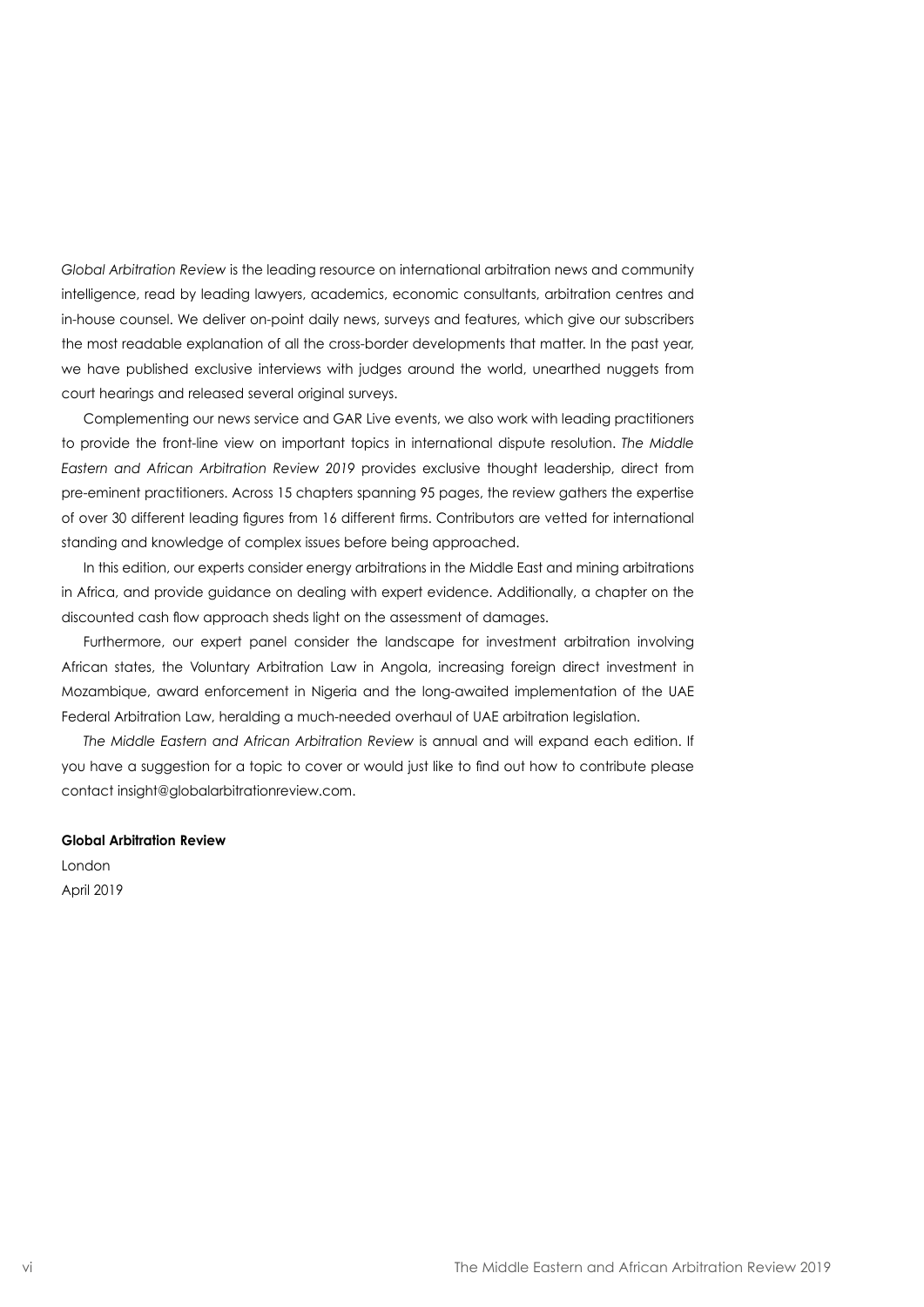### Angola

#### **Filipe Vaz Pinto, Ricardo do Nascimento Ferreira and Renata Valenti**

Morais Leitão, Galvão Teles, Soares da Silva & Associados and ALC Advogados

#### **Introduction**

According to the World Bank statistics, Angola had a population of 29.78 million in 2017 and a gross domestic product of US\$124.2 billion.

Notwithstanding the recent slowdown, caused mostly by the decrease in oil prices, Angola has experienced an exponential growth of its economy since the end of the civil war in 2002, having attempted to create conditions to become more attractive to investments, both domestic and international, in several economic areas in recent years. According to the World Bank, foreign direct investments in Angola reached their peak in 2015 with US\$9.2 billion, compared to US\$1.7 billion in 2002 when the civil war ended. Since 2015, the amount of foreign direct investment has been decreasing, but there is an expectation that it will improve again in the near future.

The country's development in the recent years, in line with Africa's general economic performance, has not, however, been entirely matched by an expeditious and resourceful judicial system, capable of duly responding to the growing number of disputes that any developing economy generates.

Therefore, in recent years, Angola's legal community has been demonstrating an increasing interest in the use of arbitration as an alternative means of dispute resolution between companies and individuals, and also involving the state and other public entities. This is reflected in the many general and sectorial legal instruments providing for and promoting the use of arbitration. In addition, an arbitration community is developing in Angola, demonstrated by the increase of discussion forums on arbitration and by the growing relevance given to arbitration by universities and other scientific institutions.

#### **Arbitration in Angola**

#### The Voluntary Arbitration Law

Angola's first substantial step in its efforts to promote the use of arbitration began just a little over a year after the end of the civil war, when Angola's National Assembly approved the Voluntary Arbitration Law (Angolan Arbitration Law), which was enacted through Law No. 16/03 of 25 July 2003.

The Angolan Arbitration Law was greatly inspired by the former Portuguese Voluntary Arbitration Law of 1986 and, although it does not perfectly mirror the Model Law on International Commercial Arbitration of UNCITRAL, it follows many of its principles and rules.

The Angolan Arbitration Law generally admits the arbitrability of disputes pertaining to disposable rights, provided that these disputes are not subject, by special law, to the exclusive jurisdiction of judicial courts or to mandatory arbitration. Regarding any disputes involving the state or other legal persons of public law, the Angolan Arbitration Law establishes that these entities may enter into arbitration agreements:

when the relevant dispute concerns a private law relationship;

- in administrative contracts; or
- in other cases specifically provided by law (article 1 of the Angolan Arbitration Law).

In an arbitration agreement or in a subsequent document, the parties may agree on relevant matters pertaining to the arbitration, such as the rules of the arbitration proceedings and the seat of arbitration (articles 16 and 17 of the Angolan Arbitration Law). In this respect, the parties may choose to apply the rules of an arbitral institution. If an agreement concerning these matters is not reached by the parties before the acceptance of the first-appointed arbitrator, the arbitrators will be responsible for determining the rules of the proceedings and the seat of arbitration.

Article 19 of the Angolan Arbitration Law provides that the parties may be represented or assisted by a lawyer.

The parties may also agree, in the arbitration agreement or in a subsequent document, that the ruling of the case be made according to equity or usage and custom, both national or international (article 24 of the Angolan Arbitration Law). Otherwise, the arbitral tribunal shall rule according to the applicable law. When a decision is based on usage and custom, the arbitral tribunal is, in any case, subject to the principles of Angolan public order.

Moreover, the parties may agree, again in the arbitration agreement or in a subsequent document, on a deadline for the issuance of the arbitral award (article 25 of the Angolan Arbitration Law). In case nothing is specifically agreed by the parties in that respect, the law establishes that the award must be rendered within a period of six months after the acceptance of the last-appointed arbitrator. Experience shows that this is a very tight deadline, and, therefore, it is wise for the parties and the arbitrators to agree on a more realistic time limit for the issuance of the arbitral award.

Furthermore, according to the Angolan Arbitration Law, and in line with most arbitration laws, the arbitration proceedings are subject to fundamental principles of due process, including the principle of equality of the parties and the adversarial principle (article 18 of the Angolan Arbitration Law).

Arbitral awards produce the same effects as judicial decisions rendered by state courts and are enforceable when condemnatory (article 33 of the Angolan Arbitration Law).

Contrary to many laws and regulations on voluntary arbitration and also to the UNCITRAL Model Law on International Commercial Arbitration, the default rule under the Angolan Arbitration Law for domestic arbitrations is that arbitral awards are appealable on the merits to local courts under the same terms as judicial decisions, unless the parties have previously waived the right to appeal (article 36 of the Angolan Arbitration Law). Such waiver may result from the referral to institutional arbitration rules that exclude the possibility of appeal. This is obviously an issue that must be carefully considered at the stage of drafting the arbitration agreement. In cases where the parties allow the arbitral tribunal to rule according to equity, the award is unappealable.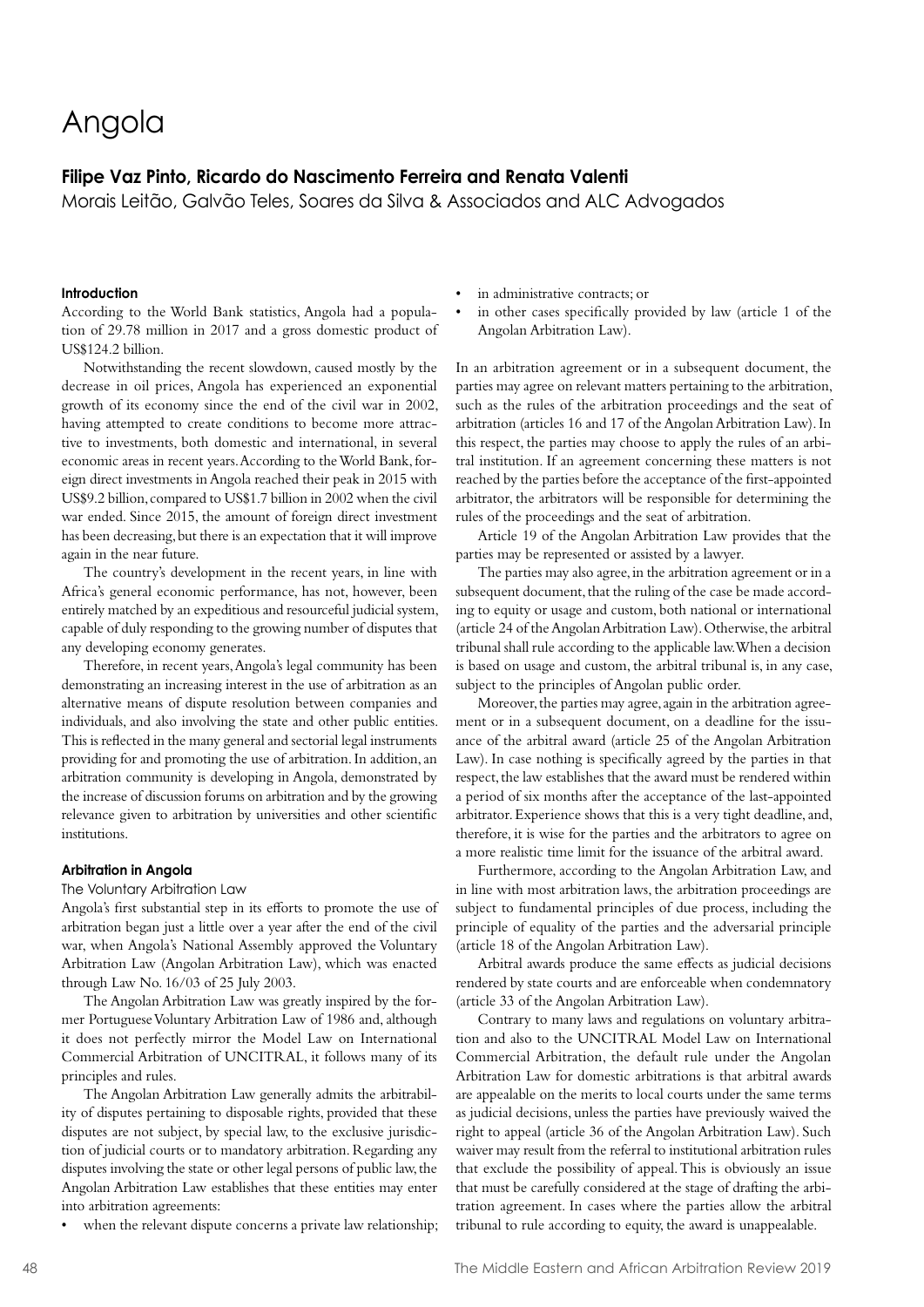In any event, the arbitral award may be set aside for one of the reasons specified in the Angolan Arbitration Law for that purpose, notably when:

- the dispute is not arbitrable;
- the award is rendered by an arbitral tribunal with no jurisdiction;
- the arbitration agreement has expired; or
- the award lacks the statement of grounds (article 34 of the Angolan Arbitration Law).

Unlike the right to appeal, the right to request the setting aside of the award cannot be waived by the parties.

The Angolan Arbitration Law distinguishes domestic arbitration and international arbitration and also applies to the latter. Article 40 of the Angolan Arbitration Law defines international arbitration as the arbitration that brings into play the interests of international trade, namely where:

- the parties to an arbitration agreement have their domiciles in different states when the arbitration agreement is entered into;
- the place of arbitration, the place where a substantial part of the obligations resulting from the legal relationship from which the dispute arises or the place with which the conflict has a closer connection is not located in the state where the parties are domiciled; or
- the parties have expressly agreed that the object of the arbitration agreement is connected to more than one state.

In the context of international arbitration, the parties may agree on the language of the arbitration, and, if no agreement is reached between the parties, the arbitral tribunal will determine the language to be used in the proceedings (article 42 of the Angolan Arbitration Law).

Moreover, the arbitral tribunal applies to the case the substantive law agreed to by the parties. If such agreement does not exist, the arbitral tribunal applies the substantive law resulting from the relevant conflict of law rules. The tribunal may only decide according to equity or resort to amiable composition when the parties have expressly authorised it to do so, and must, in any case, respect the usages and customs of international trade applicable to the object of the arbitration agreement (article 43 of the Angolan Arbitration Law).

Contrary to domestic arbitration, the Angolan Arbitration Law establishes the default rule that arbitral awards rendered in the context of international arbitration are not appealable, unless the parties have agreed on the possibility of appeal and set the terms of that appeal (article 44 of the Angolan Arbitration Law). This rule is in line with the best practices in international arbitration.

Subject to the above-mentioned rules specifically applicable to international arbitration, and in the absence of further regulation agreed to by the parties, international arbitration is regulated by the same provisions applicable to domestic arbitration (article 41 of the Angolan Arbitration Law).

#### Institutional arbitration

In the context of promoting and facilitating the use of arbitration, it is also worth mentioning Decree No. 4/06 of 27 February 2006, which concerns the creation of arbitration centres. This decree grants to the Minister of Justice the powers to authorise the creation of those centres and establishes the respective licensing procedures.

The possibility of institutional arbitration was already established in article 45 of the Angolan Arbitration Law. Institutional arbitration is seen in Angola as an important alternative means for

resolving disputes because it provides certainty, predictability and legal security to legal relationships through a system that is both flexible and controlled, considering that it operates under the auspices of an institution.

To this date, some arbitration centres have already been authorised in Angola, including

- the Centre for Extrajudicial Dispute Resolution (CREL);
- the Angolan Centre for Arbitration of Disputes (CAAL);
- the CEFA Arbitration Centre;
- the Harmonia Dispute Resolution Centre;
- the Arbitral Juris; and
- the Mediation and Arbitration Centre of the Angolan Industrial Association (CAAIA).

Unfortunately, to date, many of these centres seem to have been engaging in little arbitral activity.

#### Special regimes

In further effort to support the use of arbitration and recognising the lack of resources and celerity of the judicial system, as well as the benefits of alternative means of dispute resolution, the Angolan government approved, in 2006, Resolution No. 34/06 of 15 May 2006, which reaffirmed the purpose of promoting the use of alternative means of dispute resolution, such as mediation and arbitration, and that the resolution of disputes between the state and any private party through such alternative means should be actively proposed and accepted by the state.

This openness to arbitration is patent in several sectorial regimes that mention arbitration as a legitimate means of resolution of the disputes that may arise under their scope.

In this context, the Petroleum Activities Law, approved through Law No. 10/04 of 12 November 2004, establishes the rules of access to and performance of petroleum operations in Angola. Article 89 of this law indicates that strictly contractual disputes that may arise between the competent ministry and the licensees, or between the National Concessionary and its associates, are subject to arbitration, as provided in the relevant licences or contracts. However, that same provision imposes that the arbitral tribunal be seated in Angola, apply Angolan law and conduct the arbitration in Portuguese, Angola's official language.

Another important regime is the Private Investment Law, approved by Law No. 10/18 of 26 June 2018, which defines the principles underlying private investment in Angola and regulates the benefits and aids provided by the Angolan state to private investors, as well as their rights, duties and guarantees. Article 15 of this law states that disputes regarding disposable rights may be resolved through alternative means of dispute resolution, notably negotiation, mediation, conciliation and arbitration, provided that no special law submits those disputes to the exclusive jurisdiction of judicial courts or to mandatory arbitration.

Other relevant sectorial legal regimes that also mention the possibility of resorting to arbitration include the following:

- the Securities Code, approved by Law No. 22/15 of 31 August 2015, in its articles 131 and 223;
- the Legal Regime of Compensatory Measures, approved by Law No. 20/16 of 29 December 2016, in its article 26; and
- the Law on Public-Private Partnerships, approved by Law No. 2/11 of 14 January 2011, in its article 20.

The entry into force of the New York Convention

In 2017, Angola took a significant step towards becoming a more arbitration-friendly country by acceding to the New York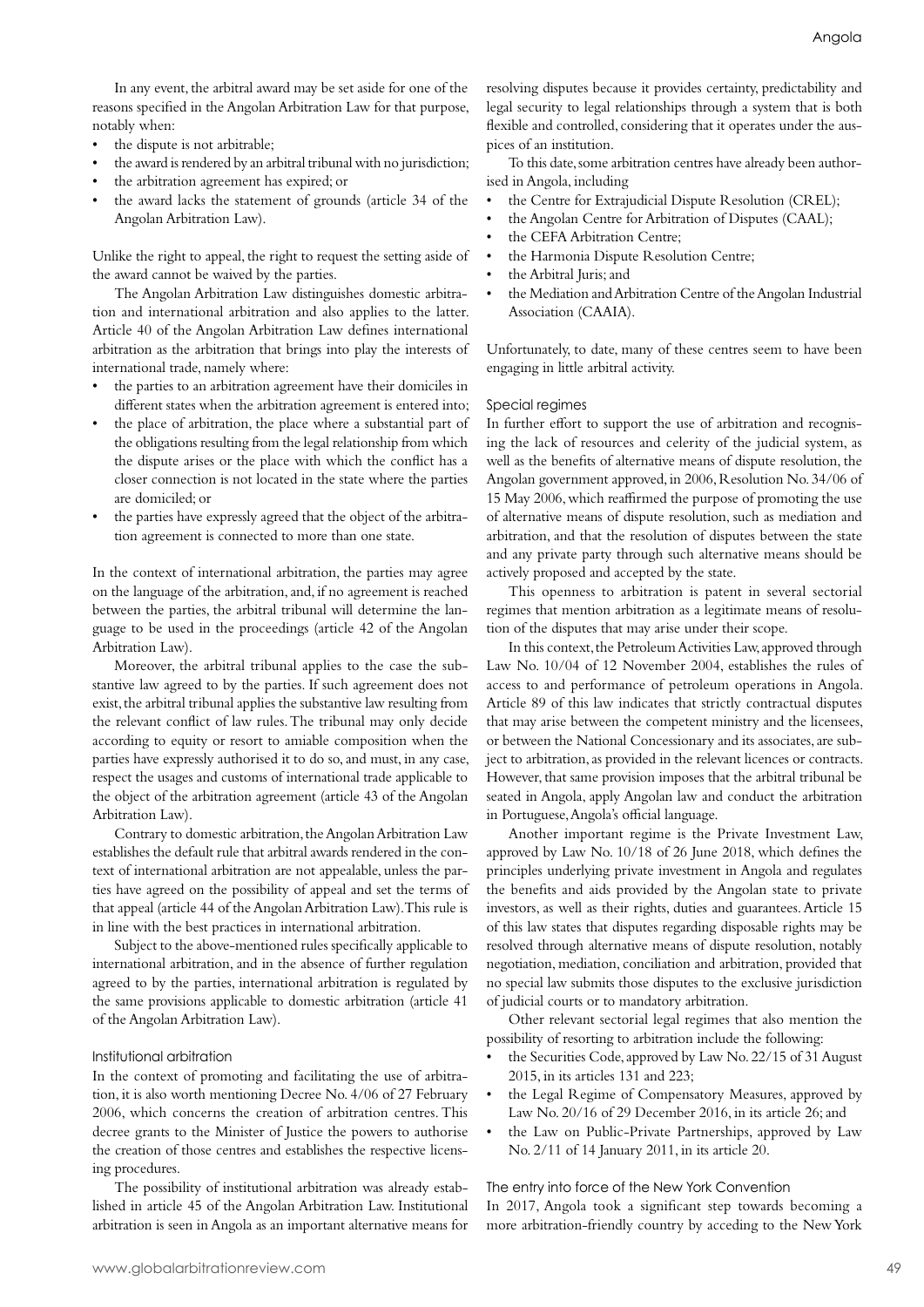Convention on the Recognition and Enforcement of Foreign Arbitral Awards. The process of ratification began with Resolution No. 38/2016, published in the Official Gazette of the State on 12 August 2016.

Angola made a reservation to the application of this convention, stating that, on the basis of reciprocity, it will only apply the convention in cases where the arbitral awards are rendered in the territory of another state that is both a party to the Convention and a state recognised by the state of Angola.

Therefore, since 4 June 2017, the date of entry into force of the New York Convention in Angola, the recognition and enforcement in Angola of arbitral awards rendered in states that are also party to the New York Convention will be subject to the rules and procedures established in the New York Convention, supplemented, where necessary and compatible with the New York Convention, by the rules of the Angolan Civil Procedure Code.

Furthermore, under article II of the New York Convention, Angolan courts must recognise and enforce arbitration agreements that satisfy the conditions established in the Convention. If legal proceedings concerning a matter subject to an arbitration agreement are brought before Angolan courts, the court, at the request of one of the parties, shall decline jurisdiction, unless it finds that the arbitration agreement is null and void, inoperative or incapable of being performed.

#### **Investment arbitration in Angola**

Angola is obviously not new to the protection of foreign investments and has introduced several reforms to encourage those investments. Moreover, Angola has taken some steps towards arbitration in the context of investment disputes, although the more recent reforms seem to call for a paradigm shift.

First, as stated above, the Private Investment Law is an important legal instrument to foster and protect investments in Angola, including by foreign investors. This law grants to foreign investors, with some variations, many of the most common standards of protection, such as protection of private property and against expropriation, full protection and security and free transfer of investment-related funds.

Article 15 of this law grants to investors the right to resort to Angolan courts for purposes of protecting their rights and interests. As explained above, this provision also contemplates the possibility of arbitration to resolve disputes concerning disposable rights arising from this law. The former Private Investment Law required an arbitration to take place in Angola and to be governed by Angolan law both as to the substance of the case and to the conduct of the proceedings, but these restrictions were not transposed to the new law.

Second, Angola is a party to five bilateral investment treaties (BITs) that are currently in force with the following countries: Italy, Cape Verde, Germany, Russia and Brazil. Those bilateral investment treaties establish the typical set of rights and guarantees granted to foreign investors, including fair and equitable treatment, compensation for expropriation, national and most favoured nation treatment and non-discrimination. The limited size of Angola's network of BITs requires a careful structuring of investments to be able to benefit from the protection of a treaty.

Regarding investor-state dispute settlement provisions, there are some differences between the BITs listed above. These are outlined below.

- BIT with Italy: where amicable discussions fail, the next step is:
- dispute resolution by the judicial courts of the host state,
- ad hoc arbitration under the UNCITRAL Arbitration Rules; or
- institutional arbitration before ICSID and under the ICSID Convention, provided both Angola and Italy are parties to this convention (this option is not applicable given that Angola is not a party to the ICSID Convention).
- BIT with Cape Verde: failing the amicable discussions:
- ad hoc arbitration; or
- institutional arbitration before ICSID and under the ICSID Convention, provided both Angola and Cape Verde are parties to this convention (also not applicable given that Angola is not a party to the ICSID Convention);
- BIT with Germany: failing the amicable discussions:
- dispute resolution by the judicial courts of the host state,
- ad hoc arbitration under the UNCITRAL Arbitration Rules;
- institutional arbitration before ICSID and under the ICSID Convention, provided both Angola and Germany are parties to this Convention (again not applicable given that Angola is not a party to the ICSID Convention); or
- institutional arbitration before ICSID and under the ICSID Additional Facility Rules, provided at least one of the states (Angola or Germany) is a party to the ICSID Convention (this option applies because Germany is a party to the ICSID Convention).
- BIT with Russia: failing the amicable discussions:
- dispute resolution by the judicial courts of the host state,
- ad hoc arbitration under the UNCITRAL Arbitration Rules, unless the parties choose other rules,
- institutional arbitration before ICSID and under the ICSID Convention, provided both Angola and Russia are parties to this Convention (not applicable as Angola is not a party to the ICSID Convention); or
- institutional arbitration before ICSID and under the ICSID Additional Facility Rules, if both Angola and Russia or at least one of these states are not a party to the ICSID Convention.

As stated, Angola is not a member of the ICSID and is not a party to the ICSID Convention. However, as mentioned above, at least in the case of the BIT with Germany, there can be an ICSID arbitration involving Angola and German investors under the ICSID Additional Facility Rules, which allow for an ICSID arbitration even when the host state is not a party to the ICSID Convention.

Angola has also entered into other bilateral investment treaties with other states, but those have not yet entered into force. An example is the BIT between Angola and Portugal, which was signed around 10 years ago but is not yet in force, although the expectation is that it may become effective shortly.

The BIT between Angola and Portugal also provides for amicable discussions to resolve investment disputes and, failing such discussions, it provides for:

- dispute resolution by the judicial courts of the host state,
- ad hoc arbitration under the UNCITRAL Arbitration Rules.
- institutional arbitration before ICSID and under the ICSID Convention;
- if one of the states (Angola or Portugal) is not a party to the ICSID Convention (which is the case of Angola), institutional arbitration before ICSID and under the ICSID Additional Facility Rules; or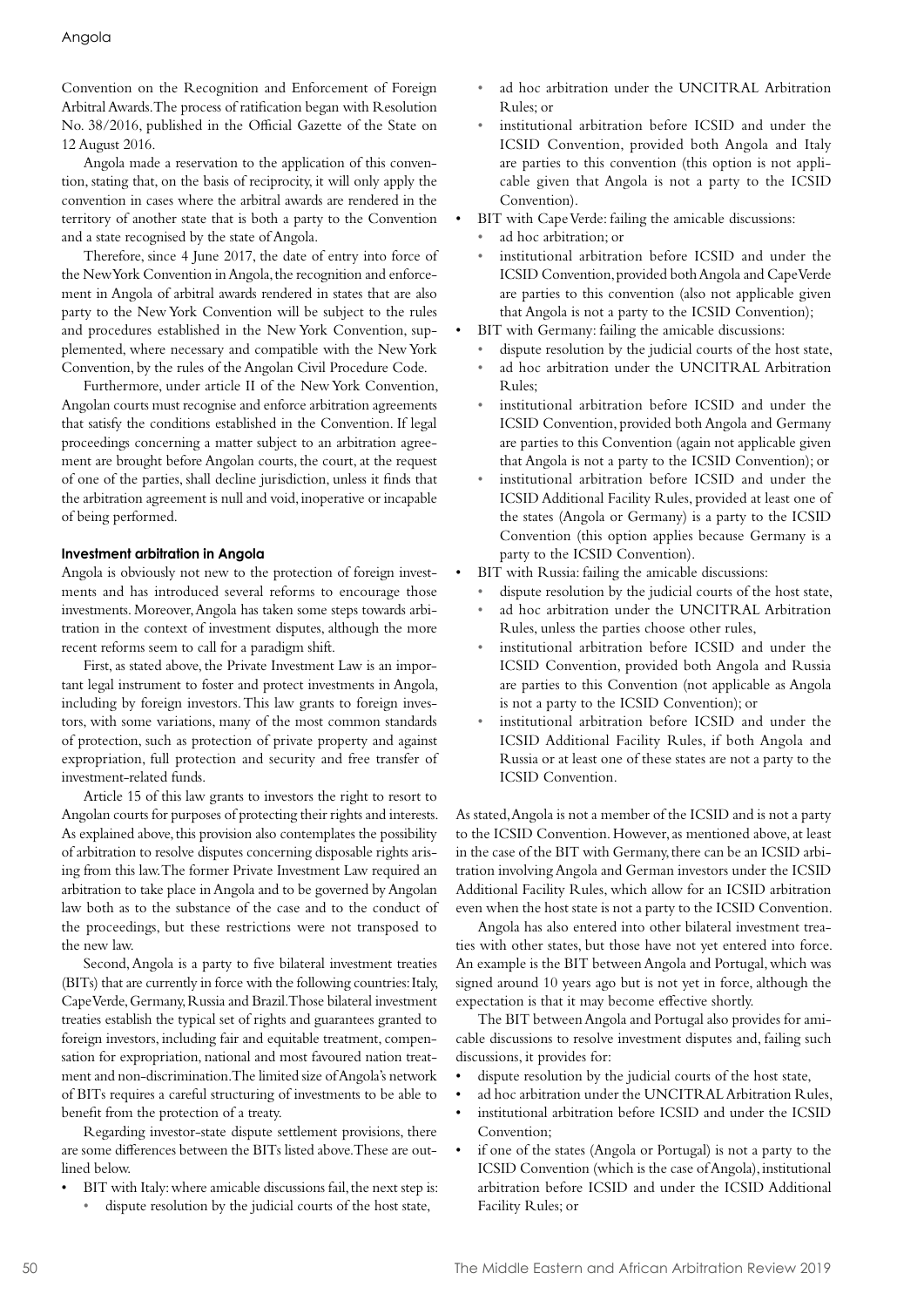• any other institutional arbitration or ad hoc arbitration under any other arbitration rules.

Through Decree No. 122/14 of 4 June 2014, Angola approved model provisions for BITs to be executed by Angola in the future (some authors call it Angola's model BIT). These provisions continue to include some of the main rights typically granted to foreign investors under investment treaties. However, according to Angola's model BIT and contrary to the BITs currently in force between Angola and foreign states, those rights are no longer enforceable through investor-state arbitration, but rather through consultations between the contracting states and, in case of failure of those consultations, through state-to-state dispute resolution via the International Court of Justice.

In this context, the Cooperation and Facilitation Investment Agreement signed between Angola and Brazil on 1 April 2015, which is also already in force (as mentioned above), is a first example of a new generation of BITs after the approval of the 'model BIT' through the referred Decree No. 122/14. Contrary to the other BITs in force between Angola and foreign states, this new agreement with Brazil no longer provides for investor-state arbitration, but rather for state-to-state arbitration.

Still in the context of investment protection, Angola is not a member of the Organization for the Harmonization of Business Law in Africa, which aims at promoting investment and arbitration as an instrument for the settlement of contractual disputes. However, Angola is a member of the Multilateral Investment Guarantee Agency (MIGA) and of other international treaties with investment provisions.

Furthermore, the ratification and entry into force of the New York Convention, as described above, is also another major step towards the protection of foreign investors in Angola, as it will allow foreign investors to resolve their investment disputes through arbitration outside Angola and to then have any foreign arbitral awards recognised and enforced in Angola. This is especially relevant considering that Angola is not a party to the ICSID Convention, that arbitration proceedings under the ICSID Additional Facility Rules can only be held in states that are parties to the New York Convention and that the awards made under the ICSID Additional Facility Rules are subject to the recognition and enforcement regime of the New York Convention.

#### **Conclusion**

Notwithstanding the efforts resulting from all the general and special laws, regulations and other legal instruments favourable to arbitration and the existence of an emerging arbitral community, the reality is that the arbitral culture in Angola is still at an early stage.

Some of the reforms introduced by the Angolan government are very recent and still need to be implemented. The same applies to the entry into force of the New York Convention, which is certainly a landmark in Angola's steps towards the promotion of foreign investment and the openness to arbitration, but still requires testing in practice. In any event, there seems to be a clear tendency for commercial arbitration to continue to grow in Angola.

Regarding investment arbitration, a paradigm shift can already be observed, with investor-state arbitration already being excluded from the most recent investment treaty signed by Angola, which may pose certain risks.

At a time when many call for the end of investment arbitration, with several proposals being presented for the implementation of a more judicial-based system (as opposed to an arbitration-based system) to resolve investment disputes, and with the example of countries such as South Africa that are terminating many of their BITs with other countries, it remains to be seen how Angola will cope with the need to catch up in its development in terms of promotion and protection of private investment and, at the same time, to follow the international trends regarding the resolution of investment disputes.

*With special thanks to Maria Almeida e Silva, associate and member of the litigation and arbitration team at Morais Leitão.*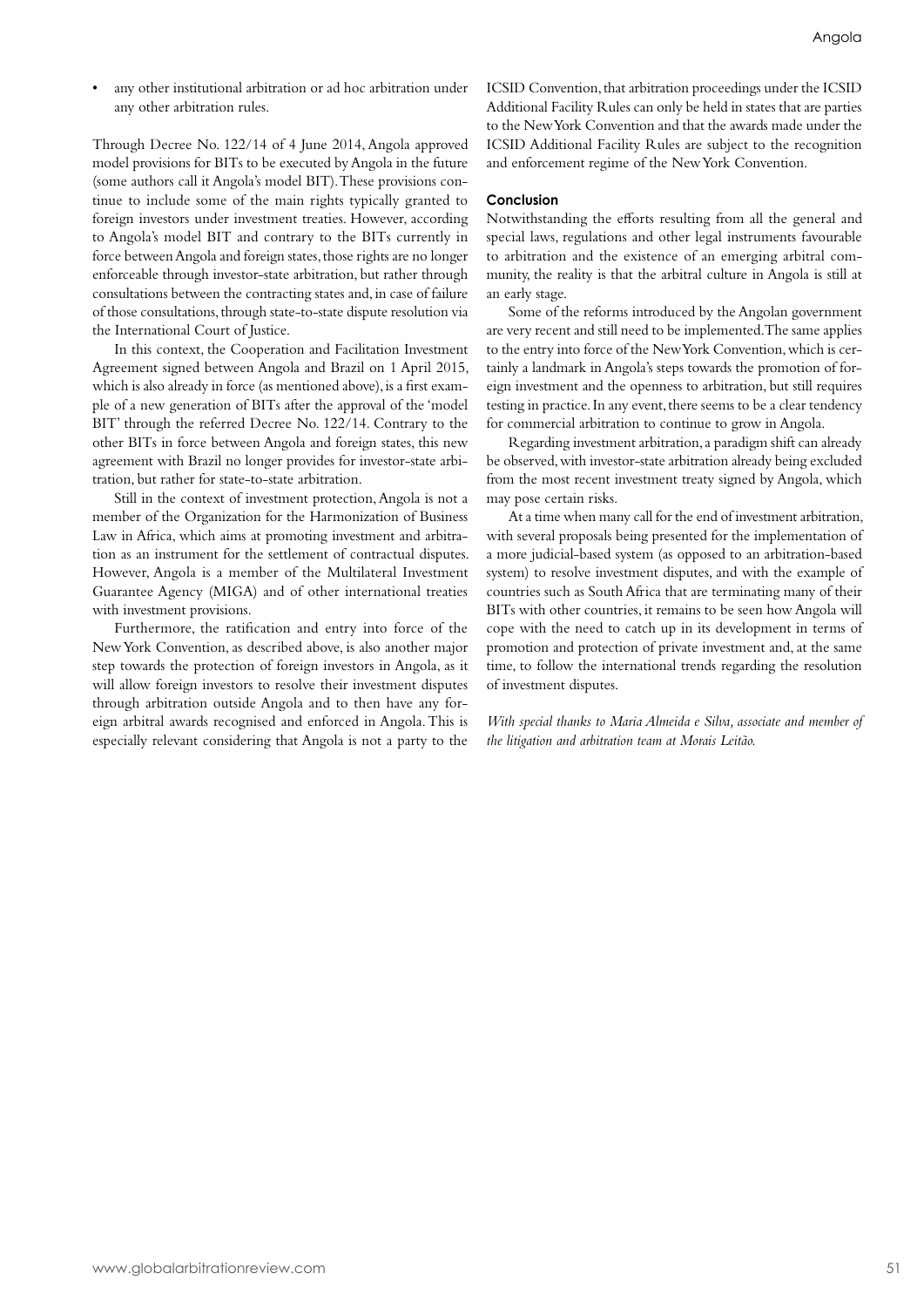

**Filipe Vaz Pinto** Morais Leitão, Galvão Teles, Soares da Silva & Associados

Filipe Vaz Pinto became a partner of Morais Leitão in 2014. He coordinates one of the dispute resolution teams, working essentially in arbitration, particularly international arbitration.

He acts as counsel in domestic and international arbitrations in a variety of industry sectors, including aviation, banking, construction, defence, energy, food and beverage, infrastructures, insurance, media and advertising, mining, public-private partnerships, transfers of technology and trusts.

He also acts as arbitrator and has acted as arbitral secretary in domestic and international arbitrations.

Filipe Vaz Pinto is vice president of the Commercial Arbitration Centre of the Portuguese Chamber of Commerce and Industry, a member of the International Chamber of Commerce (ICC) Arbitration Commission, as well as of the Executive Commission of the Portuguese Committee of ICC. He is also vice president of the General Assembly of the Portuguese Arbitration Association.

He regularly participates as lecturer in postgraduate courses on arbitration and participates as speaker in seminars and conferences.

In 2015, Filipe was awarded with the '40 under Forty Award' organised by *Iberian Lawyer*, which distinguishes 40 lawyers under the age of 40 in Portugal and Spain.



**Ricardo do Nascimento Ferreira** Morais Leitão, Galvão Teles, Soares da Silva & Associados

Ricardo do Nascimento Ferreira joined Morais Leitão in 2005.

He is a member of the litigation and arbitration team, working in several areas of civil and commercial law and on contentious and non-contentious matters of intellectual property and pharmaceutical law, notably involving patents, trademarks and copyright. He assists and represents national and foreign clients in pre-litigation matters and conducts and participates in domestic and multi-jurisdictional judicial and arbitration proceedings.

Ricardo began his activity with the firm in the corporate and M&A and capital markets team, having participated in several mergers, acquisitions and other corporate transactions.

He collaborates on academic and teaching activities at the Nova Law School and is author of legal writings published in Portuguese and foreign legal reviews.

#### **MORAIS LEITÃO** GALVÃO TELES, SOARES DA SILVA

& ASSOCIADOS

Rua Castilho 165 1070-050 Lisboa Portugal Tel: +351 21 381 74 00 Fax: +351 21 381 74 99

**Filipe Vaz Pinto** fvpinto@mlgts.pt

**Ricardo do Nascimento Ferreira** rnferreira@mlgts.pt

www.mlgts.pt

Morais Leitão, Galvão Teles, Soares da Silva & Associados (Morais Leitão) is a leading full-service law firm in Portugal, with a solid background of decades of experience. Broadly recognised, Morais Leitão works in several branches and sectors of the law on national and international level. The firm's reputation among both peers and clients stems from the excellence of the legal services provided.

With a team comprising over 250 lawyers at a client's disposal, Morais Leitão is headquartered in Lisbon with additional offices in Porto and Funchal. Due to its network of associations and alliances with local firms and the creation of the Morais Leitão Legal Circle in 2010, the firm can also offer support through offices in Angola (ALC Advogados), Hong Kong and Macau (MdME Lawyers) and Mozambique (HRA Advogados).

The Morais Leitão international arbitration team focuses on arbitration connected to Portuguesespeaking countries. Team members have strong and diversified academic and cultural backgrounds, in-depth knowledge of the relevant industry sectors and fluency in several languages, including English, Spanish, French, German and Portuguese.

Morais Leitão has a strong tradition in international arbitration that goes back more than 25 years and its members have been consistently recognised for the quality of their services.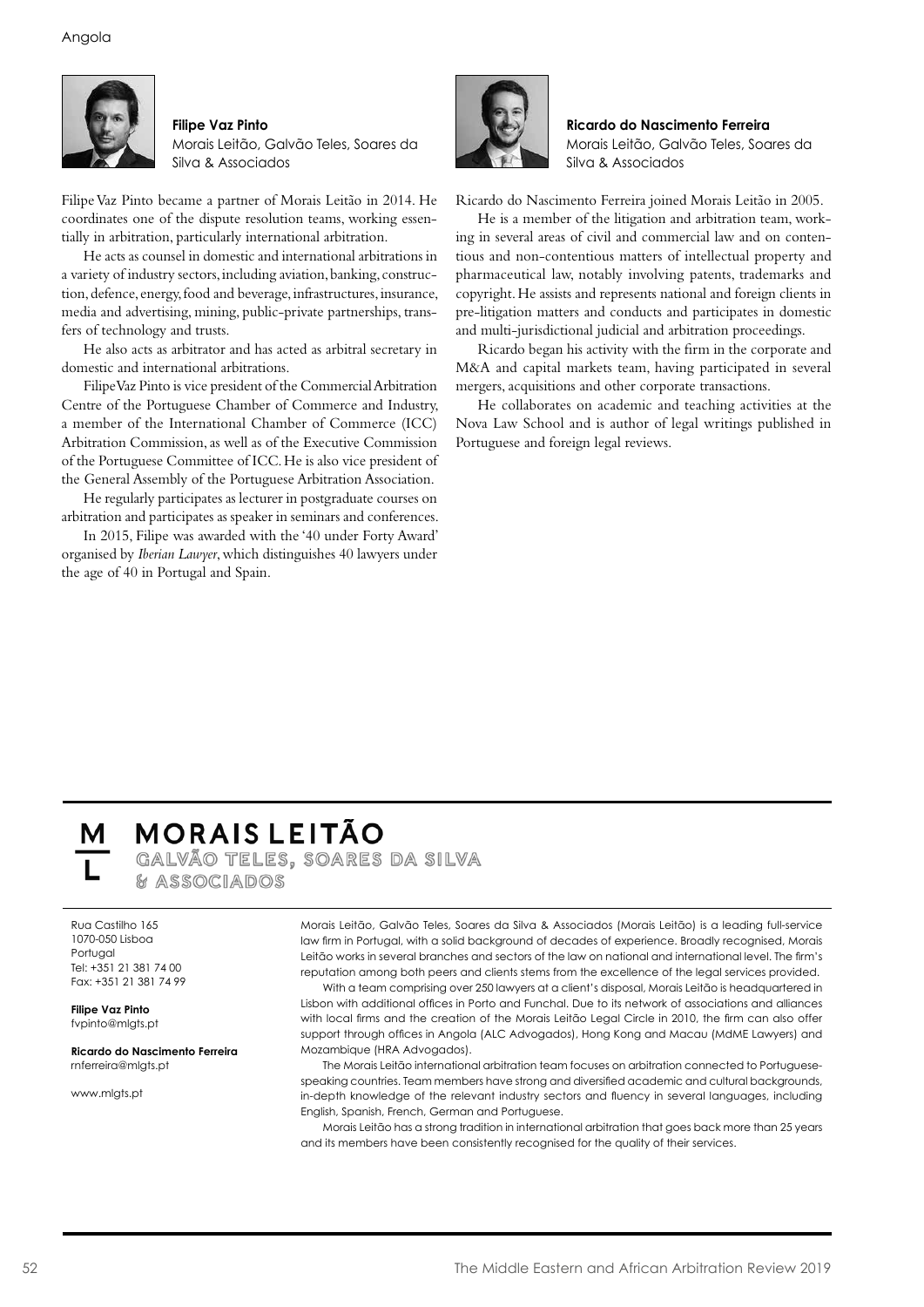

#### **Renata Valenti** ALC Advogados

Renata Valenti joined ALC Advogados in 2017 and has vast experience supporting the establishment of Angolan and international companies in the Angolan market, mainly in corporate, employment, real estate and private investment matters.

She provides legal assistance on acquisitions and sales of shareholdings, joint venture contracts, real estate sale and purchase contracts, works contracts, among others.

Renata is also experienced in litigation and has sponsored several legal cases pertaining to civil, criminal and labour matters in Angola.



Masuika Office Plaza Edifício MKO A, Piso 5, Escritório A Talatona Município de Belas, Luanda Angola Tel: +244 926 877 478

**Renata Valenti** renata.valenti@alcadvogados.com

www.alcadvogados.com

ALC Advogados is a market leader law firm in Angola. Recognised by the excellence of its work, innovation capacity and ethical and deontological values, ALC Advogados combines profound local knowledge with its remarkable international experience.

The team has solid academic training and vast knowledge in several areas of law and activity sectors, enabling its members to advise clients with high-quality technical expertise and responsiveness.

ALC Advogados is very active in private investment, corporate, oil and gas and also banking and finance. The firm is also involved in M&A projects and tax impact analysis.

ALC Advogados is the exclusive member firm of the network Morais Leitão Legal Circle for Angola